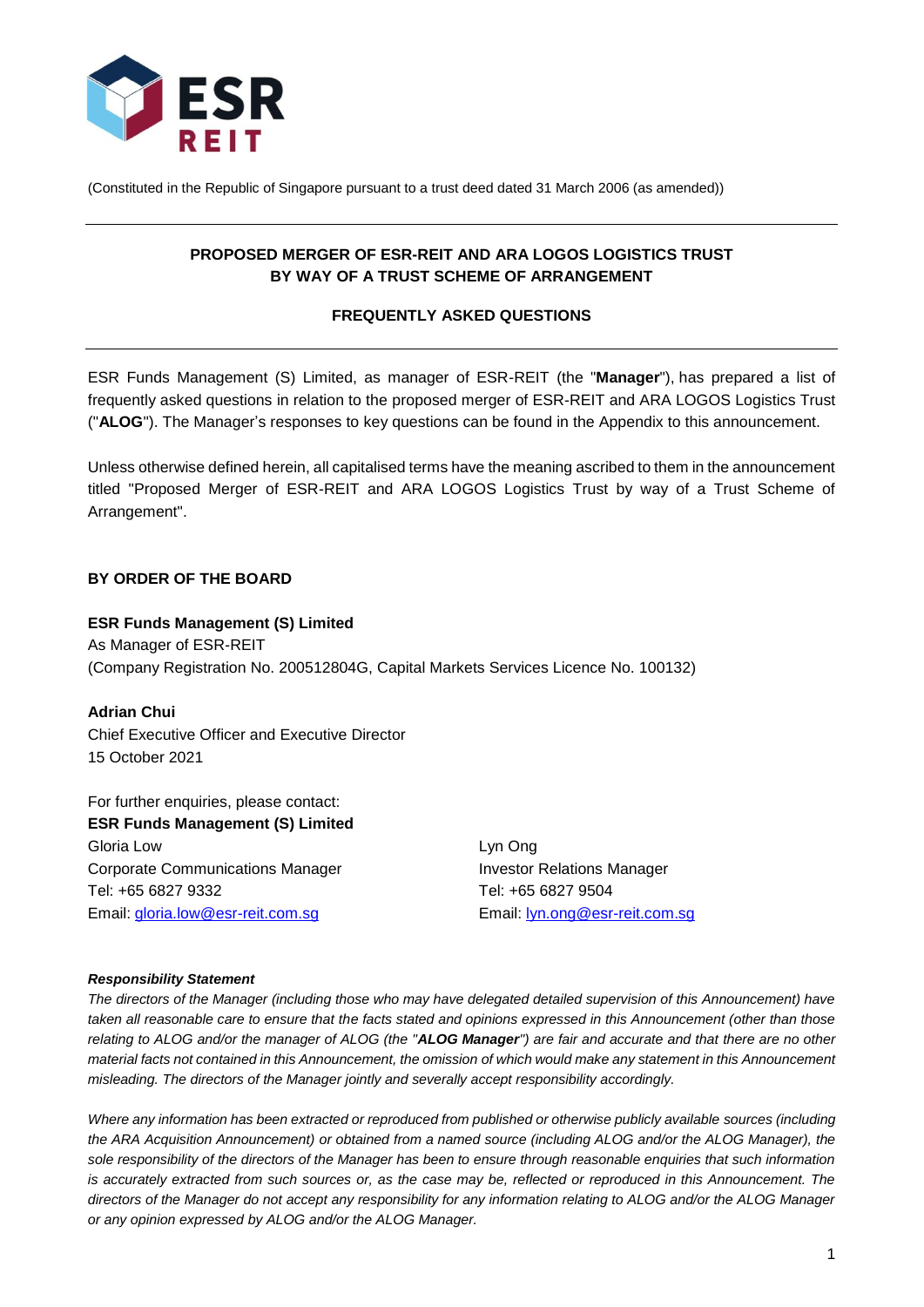# **Appendix 1**

# **Question 1**

# **What is the Merger about?**

- This transaction involves the proposed merger of ESR-REIT and ALOG by way of a trust scheme of arrangement.
- ALOG Unitholders will receive a Scheme Consideration of S\$0.950 per ALOG Unit comprising:
	- Cash Consideration: S\$0.095 per ALOG Unit. The aggregate Cash Consideration to be paid to each ALOG Unitholder shall be rounded to the nearest S\$0.01.
	- o Allotment and issuance of 1.6765 new ESR-REIT Units (the "**Consideration Units**") for each ALOG Unit, at an issue price of S\$0.510 for each Consideration Unit, such Considerations Units to be credited as fully paid. No fractions of a Consideration Unit shall be allotted and issued to any ALOG Unitholder and fractional entitlements shall be disregarded in the calculation of the Consideration Units to be allotted and issued to any ALOG Unitholder pursuant to the Scheme.
- Scheme Consideration implies a gross exchange ratio of 1.863x.
- By way of illustration, an ALOG Unitholder will receive S\$95.00 in cash and 1,676 Consideration Units for every 1,000 ALOG Units held by it as at the Books Closure Date.
- The ESR-REIT Manager and the ALOG Manager are each permitted to announce, declare, pay or make distributions to their respective unitholders (the "**ESR-REIT Permitted Distributions**" and the "**ALOG Permitted Distributions**" respectively) in the ordinary course of business, in respect of the period from 1 July 2021 up to the day immediately before the Effective Date.
- ALOG Unitholders shall have the right to receive and retain the ALOG Permitted Distributions in addition to the Scheme Consideration.
- The enlarged REIT will be known as ESR-LOGOS REIT.

# **Question 2**

<u>.</u>

# **What is the rationale for the Merger for ESR-REIT Unitholders?**

- **Increased Exposure to Sustainable "In-Demand" Logistics Properties**
	- We believe that that the high-specs industrial and, in particular, the logistics sector in Asia remains the largest secular opportunity in Asia given the paradigm shift in the way goods are consumed, produced and delivered, exacerbated by technological improvements which are expected to continue to drive sustainable demand for logistics and high-specs industrial space.
- **Size Increasingly Matters** The Merger will add a high-quality portfolio of 29 logistics Portfolio Properties<sup>1</sup>, which results in ESR-LOGOS REIT owning 87 Portfolio Properties. With the increased scale, the Manager is of the view that ESR-LOGOS REIT will become a stronger platform, and at the same time, enjoy the benefits of a larger and well-diversified portfolio as outlined below:
	- o **Income Diversification** both geographically and operationally.
	- o **Increased Income Stability**  Higher occupancy, underpinned by a longer WALE profile of 3.2 years<sup>2</sup>. The STB portfolio in Australia will scale up the visibility and quality of earnings due to longer leases and built-in rental escalations of between 2.5% to 4.0% throughout the lease tenures.
	- o **Enhanced Portfolio Resilience** Post-Merger, ESR-LOGOS REIT will gain more exposure to freehold and/or longer land lease assets, which will further strengthen the portfolio's resilience.
	- o **Improved Tenant Quality and Reduced Concentration Risk**  ESR-LOGOS REIT is expected to benefit from the combined pool of high-quality tenants that enhances the quality and diversification of its tenant base.

<sup>1</sup> Portfolio Properties refer to all properties owned either directly or indirectly but excludes Fund Properties.

<sup>2</sup> Based on GRI for the month of June 2021. Excludes contributions from Fund Properties.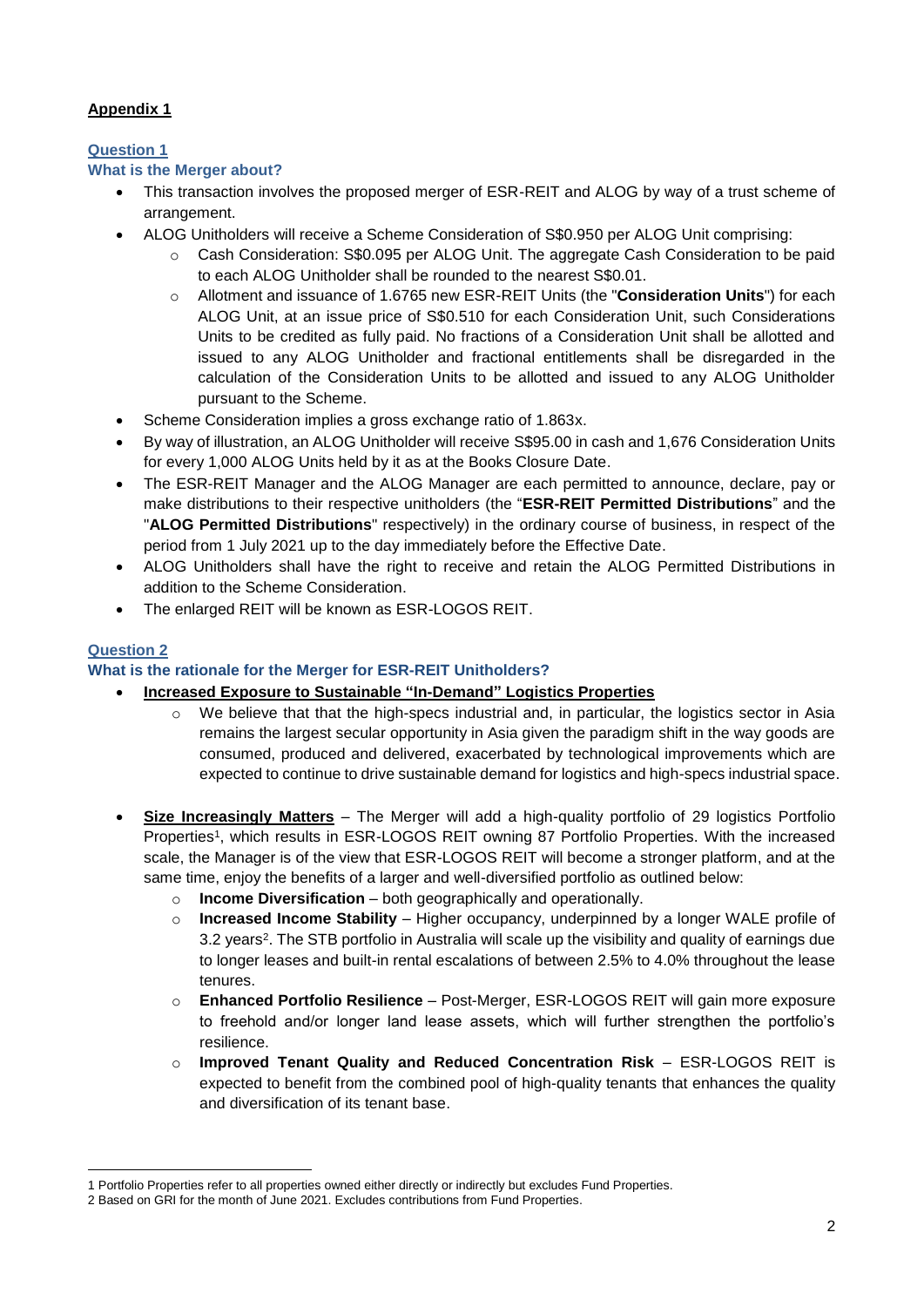- o **Opportunities for Operational Synergies and Portfolio Optimisation** Stronger bargaining power with service providers, and more opportunities for operational synergies and portfolio optimisation.
- o **Leads to More Competitive Costs of Capital** Broadened access to a wider and more diversified investor base, increased analyst coverage, higher trading liquidity and larger weightage in the EPRA Index, potentially resulting in a potential positive re-rating.
- **Transformational Scale and Sponsor's Network** ESR-LOGOS REIT is expected to become amongst the top 10 largest S-REIT with a free float market capitalisation of S\$2.5 billion<sup>3</sup> .
	- o **Access ESR Group's<sup>4</sup> Global Tenant Network** ESR-LOGOS REIT can leverage the Sponsor's strong network and access its global tenant network.
	- o **Leverage ESR Group's Financial Strength and Operating Platform to Grow**  With the ESR Group's continued support, ESR-LOGOS REIT will be able to access ESR Group's assets of >US\$50 billion<sup>5</sup> in an increasingly scarce environment for quality properties. An initial pipeline of approximately US\$2 billion of visible and executable Asia Pacific New Economy assets available from the ESR Group will accelerate ESR-LOGOS REIT's growth as a leading Future-Ready APAC S-REIT. As the sponsor of ESR-REIT, the ESR Group has also provided strong capital support and financial commitment to ESR-REIT.
	- o **The Largest New Economy Pipeline to Supercharge Growth** Backed by a leading New Economy developer sponsor with the largest AUM in Asia Pacific to supercharge growth to be a leading Future-Ready APAC S-REIT.
	- o **Provides Greater Access to Growth Opportunities**  The Merger would increase the development headroom of ESR-LOGOS REIT, enhancing its ability and flexibility to undertake new, larger developments and / or redevelopments to drive value accretive growth.
- **Value Accretive for ESR-REIT Unitholders** DPU accretive on an FY2020 pro forma basis.
- **Enhanced ESG Offering –** Reinforces ESR-LOGOS REIT's commitment to its green initiatives and ESG performance.

# **Question 3**

**Why does the Manager think that the logistics sector is sustainable and "in-demand"? Why is there a strong focus on New Economy assets?**

- The Manager is of the view that the high-specs industrial and, in particular, the logistics sector in Asia remains the largest secular opportunity in Asia given the paradigm shift in the way goods are consumed, produced and delivered, exacerbated by technological improvements which are expected to continue to drive sustainable demand for logistics and high-specs industrial space for the following reasons:
- **Consumption** Increasing e-commerce penetration.
	- o With a rising urbanised population, e-commerce penetration rates are also expected to increase, thus supporting long-term demand for modern logistics in the APAC region.
- **Production** Transformation in global supply chain manufacturing.
	- o Global supply chain disruption caused by ongoing US-China trade tensions exacerbated by the Covid-19 pandemic.

<sup>&</sup>lt;u>.</u> 3 Free float excludes ESR-REIT Units held by the Sponsor, Summit Group, the Manager, the directors of the Manager, other substantial ESR-REIT Unitholders and their respective associates. The free float of the Enlarged REIT post-Merger also excludes ESR-REIT Units that would be held by the ALOG Manager, the directors of the ALOG Manager, and their respective associates. ESR LOGOS REIT's free float of S\$2.5 billion is computed based on 4,951 million free float units multiplied by an issue price of S\$0.510 per ESR-LOGOS REIT unit.

<sup>4</sup> Unless stated otherwise, any reference to ESR Group and / or Sponsor figures across this FAQ assumes that the proposed acquisition by ESR Cayman Limited of 100% of ARA Asset Management Limited is completed.

<sup>5</sup> Refers to the Enlarged ESR Group (ESR Cayman Limited post acquisition of 100% of ARA Asset Management Limited). Enlarged ESR Group data as at 30 June 2021, inclusive of ARA LOGOS Logistics Trust, adjusted for LOGOS' acquisition of Moorebank Logistics Park announced on 05 July 2021.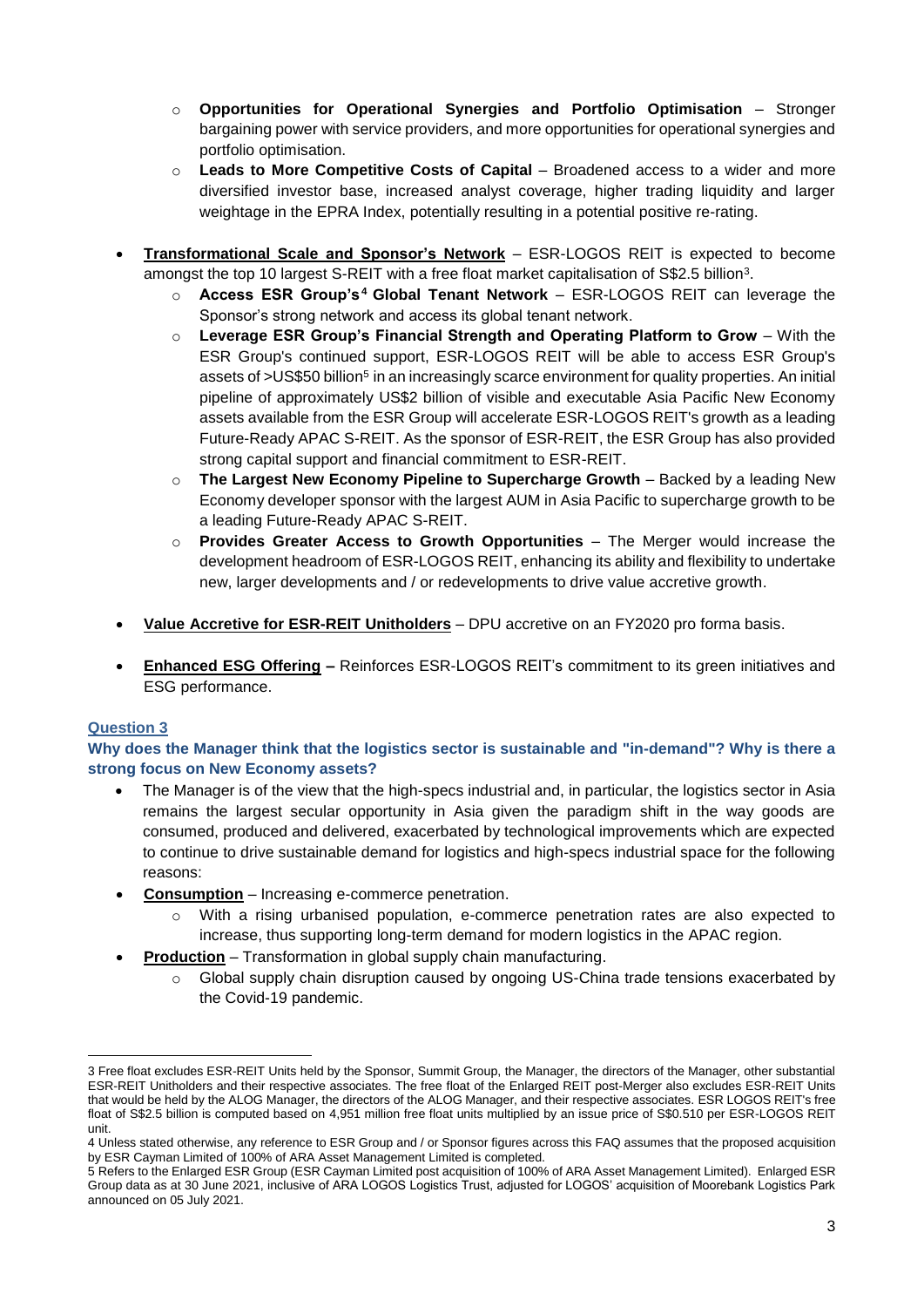- $\circ$  A significant shift from a Just-in-Time inventory model to a Just-in-Case inventory approach, maintaining a larger reserve of both raw materials and finished products.
- $\circ$  Expansion of supply chain footprint, and accelerated demand as occupiers seek a different cost / resilience trade-off and look to localise production and sourcing.
- **Delivery** Digitalisation of the economy.
	- $\circ$  Businesses are migrating operations and workforce to a digital environment, a move accelerated by the COVID-19 pandemic.
	- $\circ$  This will drive further growth in occupier demand from New Economy sectors such as last mile, cold chain, logistics and parcel.

## **Question 4:**

## **What will be the financial position of ESR-REIT Unitholders if the Merger is successful?**

- The Merger will be 5.8% DPU accretive on a FY2020 pro forma basis.
- The amount of DPU accretion should not be the only determinant in evaluating benefits of this Merger. ESR-REIT Unitholders will also enjoy the intangible strategic benefits from this Merger as elaborated earlier.

### **Question 5:**

## **How was the Scheme Consideration for the Merger determined?**

- The Scheme Consideration was determined based on commercial negotiations between the ALOG Manager and the Manager
- Factors taken into account in arriving at the Scheme Consideration by determining the exchange ratio include (without limitation):
	- $\circ$  the prevailing and historical relative market prices of the ESR-REIT Units and ALOG Units
	- o the NAVs of each of ESR-REIT and ALOG
	- o the market value of the respective property portfolios
	- $\circ$  the fair value of the respective investments by ESR-REIT and ALOG in property funds
	- o relevant precedent trust scheme transactions in Singapore
	- o the prevailing and historical price to NAV per unit of each REIT
	- o the prevailing and historical distribution yield of each REIT
	- o the market capitalisation and trading liquidity of each REIT
	- $\circ$  the historical highest price of each REIT and the accompanying trading volume
	- o the capital structure, debt financing and access to capital of each REIT
	- $\circ$  the resulting pro forma financial impact of the Merger on ESR-REIT and ALOG

# **Question 6:**

### **How was the exchange ratio determined?**

- The exchange ratio of the Merger was determined based on independent commercial negotiations between the ALOG Manager and the Manager.
- The exchange ratio was computed using the issue price of S\$0.510 per ESR-REIT Unit and offer price of S\$0.950 per ALOG Unit which took into consideration the respective REITs' 52-week high and the trading volumes on those days.

# **Question 7:**

## **Is the Merger proposed to mitigate the conflicts of interests as a result of the Proposed ARA Acquisition?**

- Both the Manager and the ALOG Manager believe the Merger will be mutually beneficial to both sets of unitholders with the key objective to reposition two leading REITs to form a leading New Economy and Future-Ready S-REIT with the largest New Economy pipeline in APAC.
- Incidentally, the conflicts of interests between ESR-REIT and ALOG are mitigated post-Merger, and provides ESR-LOGOS REIT access to the ESR Group's assets of more than US\$50 billion<sup>6</sup> in New

<sup>1</sup> 6 Enlarged ESR Group data as at 30 June 2021 inclusive of ARA LOGOS Logistics Trust, adjusted for LOGOS' acquisition of Moorebank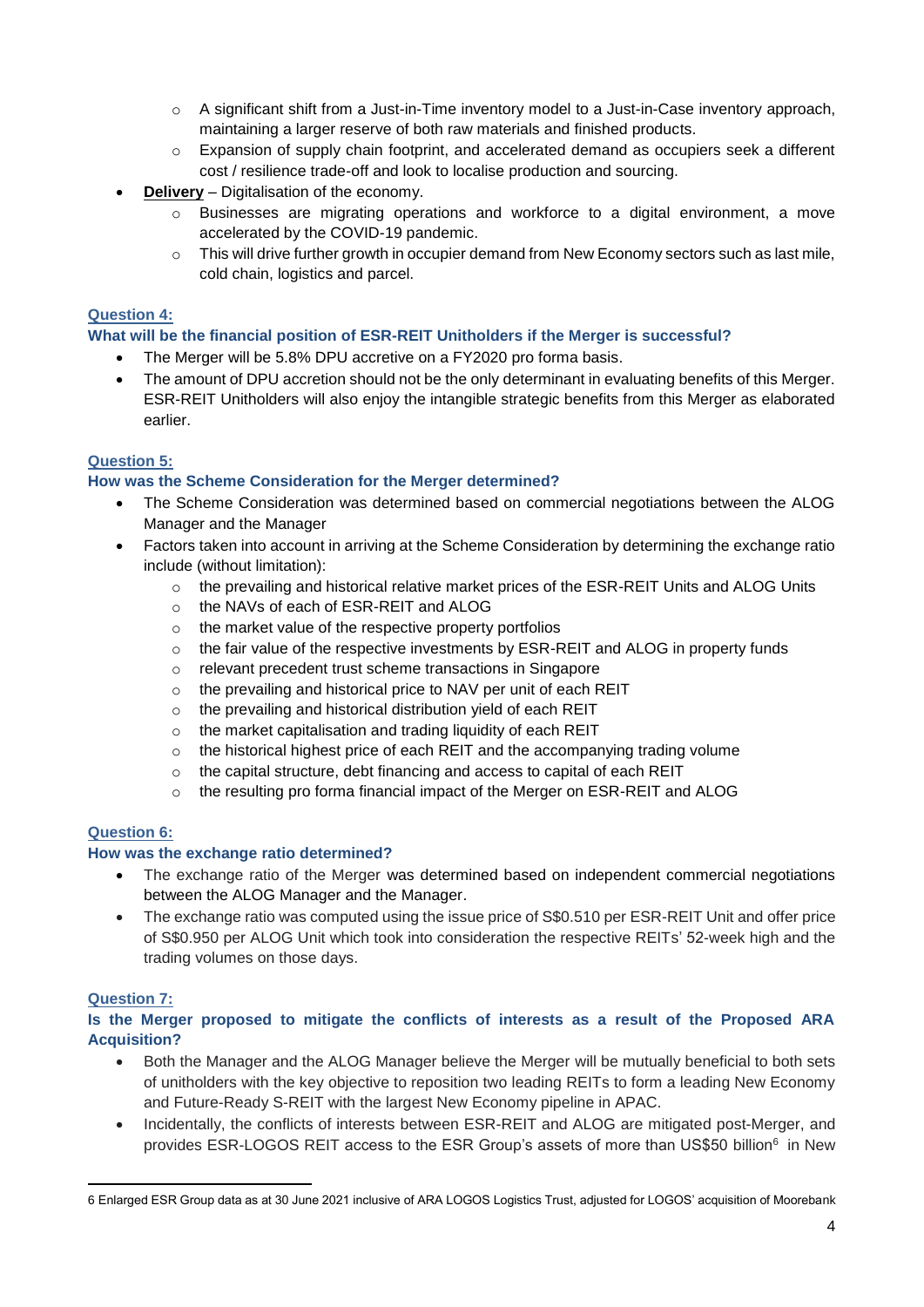Economy pipeline in an increasingly scarce environment for quality logistics properties, creating a winwin situation for both sets of unitholders

### **Question 8:**

### **Who initiated this deal and when did negotiations start?**

 Commercial discussions between the Manager and the ALOG Manager on the feasibility of the Merger only commenced after the Sponsor's 4 August 2021 announcement on the Proposed ARA Acquisition, and the merits of a merger were analysed and considered by both Boards before proposing to both set of unitholders.

### **Question 9:**

**What is the gearing of ESR-LOGOS REIT post-Merger? What is the gearing target? How will the Manager manage the gearing post-Merger?**

- Post-Merger, the pro forma gearing of ESR-LOGOS REIT will be 42.1%<sup>7</sup> (as at 31 December 2020).
- The Manager is comfortable with the pro forma gearing level as other contributing factors are considered holistically when managing the capital structure. These include debt tenure, costs of funds, encumbrances, flexibility in loan terms, spread of debt expiry profile and access to different lending banks and sources of capital.
- Post-Merger, ESR-LOGOS REIT will have a lower cost of debt and a longer WADE, while maintaining a fully unencumbered portfolio.
	- o ESR-REIT's WADE will increase from 2.6 years (as at 30 June 2021) to 3.4 years.
	- $\circ$  ESR-REIT's average all-in-financing cost will decrease from 3.24% (as at 30 June 2021) to  $2.84\%$ <sup>8</sup>.
- The Manager has demonstrated a strong track record of managing debt costs while extending debt tenure with a wide range of lending banks, validating its capital management strategy. Post-Merger, the Manager will also review and consider divesting selected non-core assets as part of its ongoing portfolio optimisation strategy to recycle capital and accelerate its pivot into New Economy real estate.

### **Question 10:**

<u>.</u>

### **Which overseas markets will ESR-LOGOS REIT expand into post-Merger?**

- When considering potential expansion overseas, the Manager will focus on markets in which the Sponsor has an operating platform, footprint, and network which include Southeast Asia, China, South Korea, Japan, India, and Australia.
- This also provides tangible benefits including (i) access to a global tenant network, (ii) leverage local presence to de-risk new market entry, (iii) improving its deal sourcing network; (iii) potential partnership opportunities for new acquisitions; and (iv) leveraging ESR Group's capital sourcing network and its capital commitment to ESR-LOGOS REIT to fund growth.
- With the opportunity to access the Sponsor's assets of  $>$ US\$50 billion<sup>9</sup> and a work-in-progress development value of >US\$10 billion<sup>10</sup> across 10 markets, ESR-LOGOS REIT has a competitive edge to supercharge its growth in an environment where quality New Economy properties are becoming increasingly scarce.

Logistics Park announced on 5 July 2021.

<sup>7</sup> After adjusting for the FY2021 ESR-REIT Acquisitions, FY2021 ESR-REIT Divestments, ESR-REIT EFR, ESR-REIT Revaluation and the Merger.

<sup>8</sup> Unsecured banking facilities at an approximate all-in interest cost of 2.25% provided by DBS Bank Ltd, Malayan Banking Berhad, Singapore Branch and Sumitomo Mitsui Banking Corporation Singapore Branch to finance the Cash Consideration payable under the Scheme, refinancing of ALOG's existing debt, derivative liabilities, upfront land premium, stamp duty, estimated professional and other fees and expenses relating to the Merger.

<sup>9</sup> Enlarged ESR Group data as at 30 June 2021 inclusive of ARA LOGOS Logistics Trust, adjusted for LOGOS' acquisition of Moorebank Logistics Park announced on 5 July 2021.

<sup>10</sup> Based on Enlarged ESR Group data as at 30 June 2021.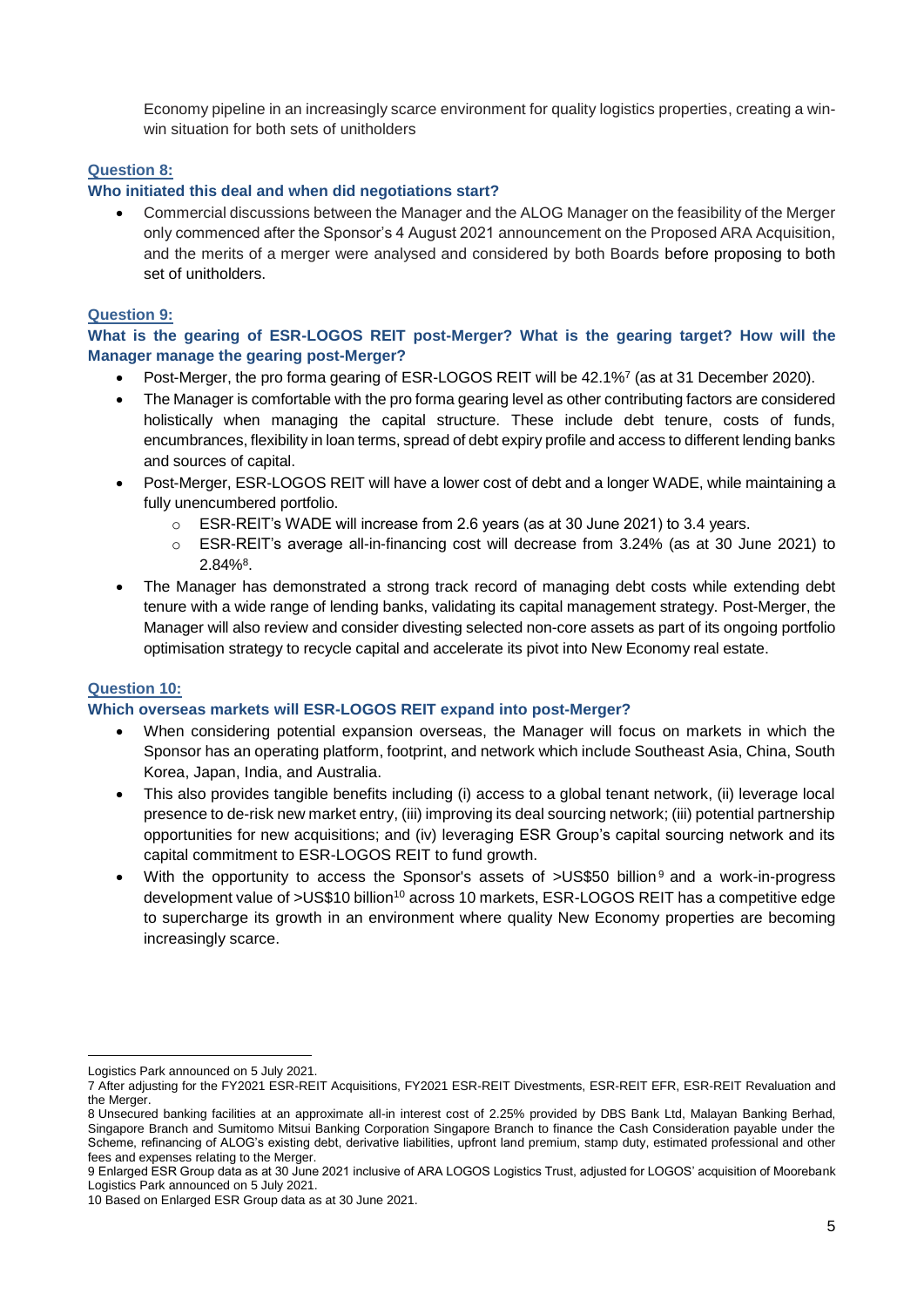## **About ESR-REIT**

ESR-REIT has been listed on the Singapore Exchange Securities Trading Limited since 25 July 2006.

ESR-REIT invests in quality income-producing industrial properties and as at 30 June 2021 holds interest in a diversified portfolio of 58 properties located across Singapore, with a total gross floor area of approximately 15.6 million square feet and an aggregate property value of S\$3.2 billion<sup>11</sup>. The properties are in the following business sectors: Business Park, High-Specs Industrial, Logistics/Warehouse and General Industrial, and are located close to major transportation hubs and key industrial zones island-wide. ESR-REIT also holds a 10.0% interest in ESR Australia Logistics Partnership, a private fund comprising 36 predominantly freehold logistics properties all located in Australia.

The Manager's objective is to provide Unitholders with a stable income stream through the successful implementation of the following strategies:

- Acquisition of value-enhancing properties;
- Proactive asset management;
- Divestment of non-core properties; and
- Prudent capital and risk management.

ESR Funds Management (S) Limited, the Manager of ESR-REIT, is owned by namely, ESR Cayman Limited ("**ESR**") (67.3%), Shanghai Summit Pte. Ltd. (25.0%), and Mitsui & Co., Ltd (7.7%).

For further information on ESR-REIT, please visit [www.esr-reit.com.sg.](http://www.esr-reit.com.sg/)

### **About the Sponsor, ESR**

ESR is the largest APAC focused logistics real estate platform by gross floor area ("GFA") and by value of the assets owned directly and by the funds and investment vehicles it manages with a growing presence in data centres. ESR and the funds and investment vehicles it manages are backed by some of the world's preeminent investors including APG, CPP Investments, JD.com, Oxford Properties, PGGM and SK Holdings. The ESR platform spans major economies across the APAC region, including China, Japan, South Korea, Singapore, Australia, India, Vietnam and Indonesia. As of 30 June 2021, the fair value of the properties directly held by ESR and the assets under management with respect to the funds and investment vehicles managed by ESR recorded approximately US\$36.3 billion, and GFA of properties completed and under development as well as GFA to be built on land held for future development comprised over 22.6 million sqm in total. Listed on the Main Board of The Stock Exchange of Hong Kong Limited in November 2019, ESR is a constituent of the FTSE Global Equity Index Series (Large Cap), Hang Seng Composite Index and MSCI Hong Kong Index.

For more information on ESR, please visit [www.esr.com.](https://apc01.safelinks.protection.outlook.com/?url=http%3A%2F%2Fwww.esr.com&data=02%7C01%7Cgloria.low%40esr-reit.com.sg%7Cb18ed7da682643de8b7008d766916f05%7C6ed733c0622d401d8f49b2984c7d765f%7C0%7C0%7C637090647129612986&sdata=hiUu8gk6thHcFkbiXEp08i9y2Ux64on2c0ivRFvmSek%3D&reserved=0)

<sup>1</sup> 11 Includes 100% of the valuation of 7000 Ang Mo Kio Avenue 5 and 48 Pandan Road, in which ESR-REIT holds 80% interest in 7000 Ang Mo Kio Avenue 5 and 49% interest in 48 Pandan Road, but excludes the effects arising from the adoption of Financial Reporting Standard (FRS) 116 Leases which became effective on 1 January 2019.